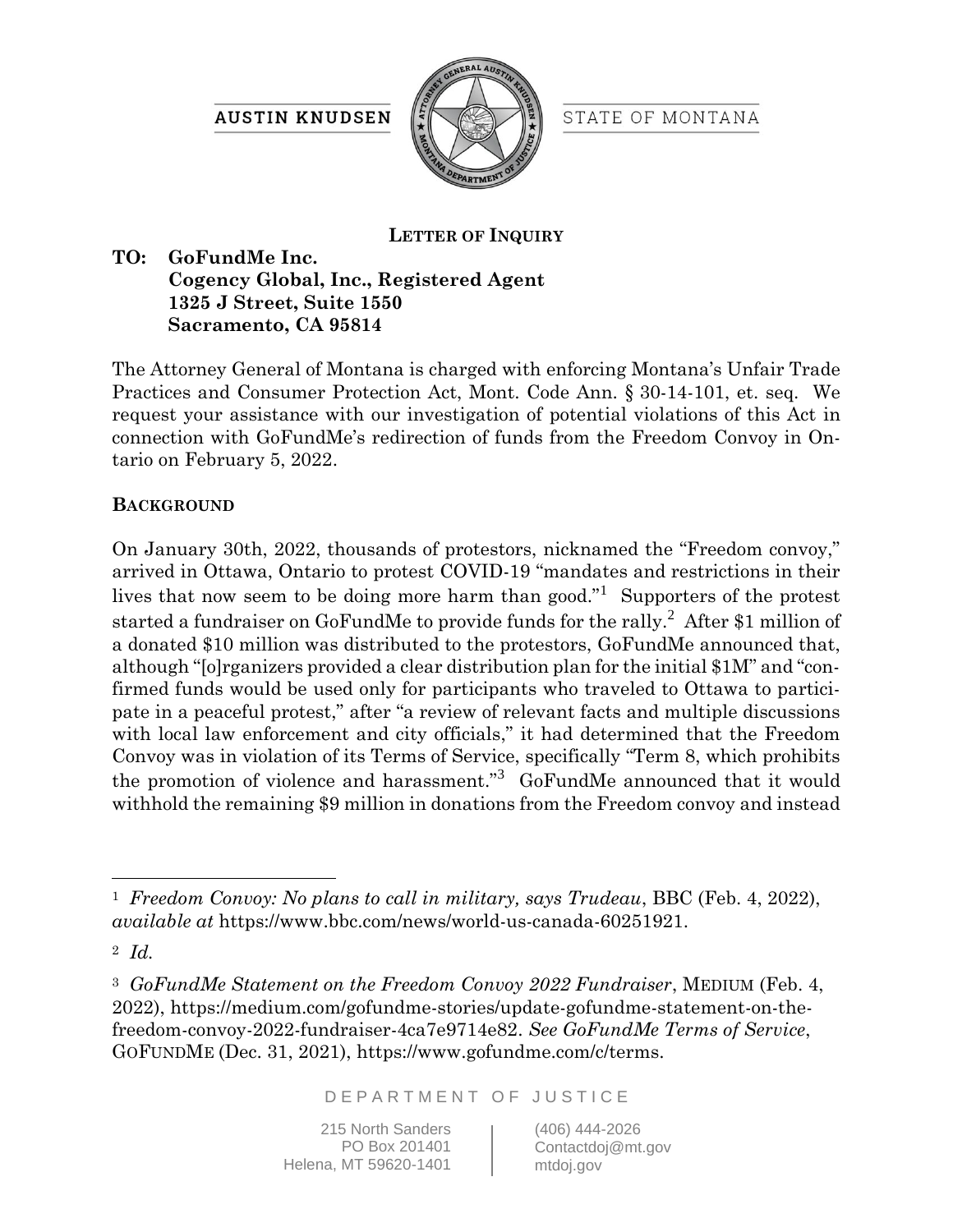would "work with organizers to send all remaining funds to credible and established charities verified by GoFundMe."<sup>4</sup>

## **INQUIRIES**

In connection with this investigation, please provide responses to the following inquiries:

- 1. Explain in detail the process by which GoFundMe makes the decision to appropriate donations from donors and send those funds to recipients not chosen by donors but instead chosen by GoFundMe.
- 2. List all past instances of GoFundMe appropriating donations from donors and sending those funds to recipients not chosen by donors but instead chosen by GoFundMe, and explain GoFundMe's rationale for doing so.
- 3. Explain in detail how GoFundMe determines that a Fundraiser violates Term 8 because it is "an abuse of power or in support of hate, violence, harassment, bullying, discrimination, terrorism, or intolerance of any kind relating to race, ethnicity, national origin, religious affiliation, sexual orientation, sex, gender, gender identity, gender expression, serious disabilities or diseases."
- 4. Explain the decision-making process that led GoFundMe to determine that the Freedom Convoy violated Term 8 to such a degree that suspension of the fundraiser and appropriation of the raised funds was warranted.
- 5. Explain how GoFundMe identified participants in the Freedom Convoy who went to Ottawa to peacefully protest and how GoFundMe then distributed funds to them.
- 6. Explain in detail how GoFundMe intended to identify "credible and established charities" to receive the remaining \$9 million after GoFundMe decided not to give these donations to the donors' chosen recipients.
- 7. Explain whether GoFundMe considered cancelling fundraisers for protests in the summer of 2020, such as the Portland protest bail fund<sup>5</sup> or the Seattle city

LETTER OF INQUIRY | 2

<sup>4</sup> *GoFundMe Statement*.

<sup>5</sup> *See PDX Protest Bail Fund*, GOFUNDME (May 30, 2020), https://www.gofundme.com/f/pdx-protest-bail-fund.